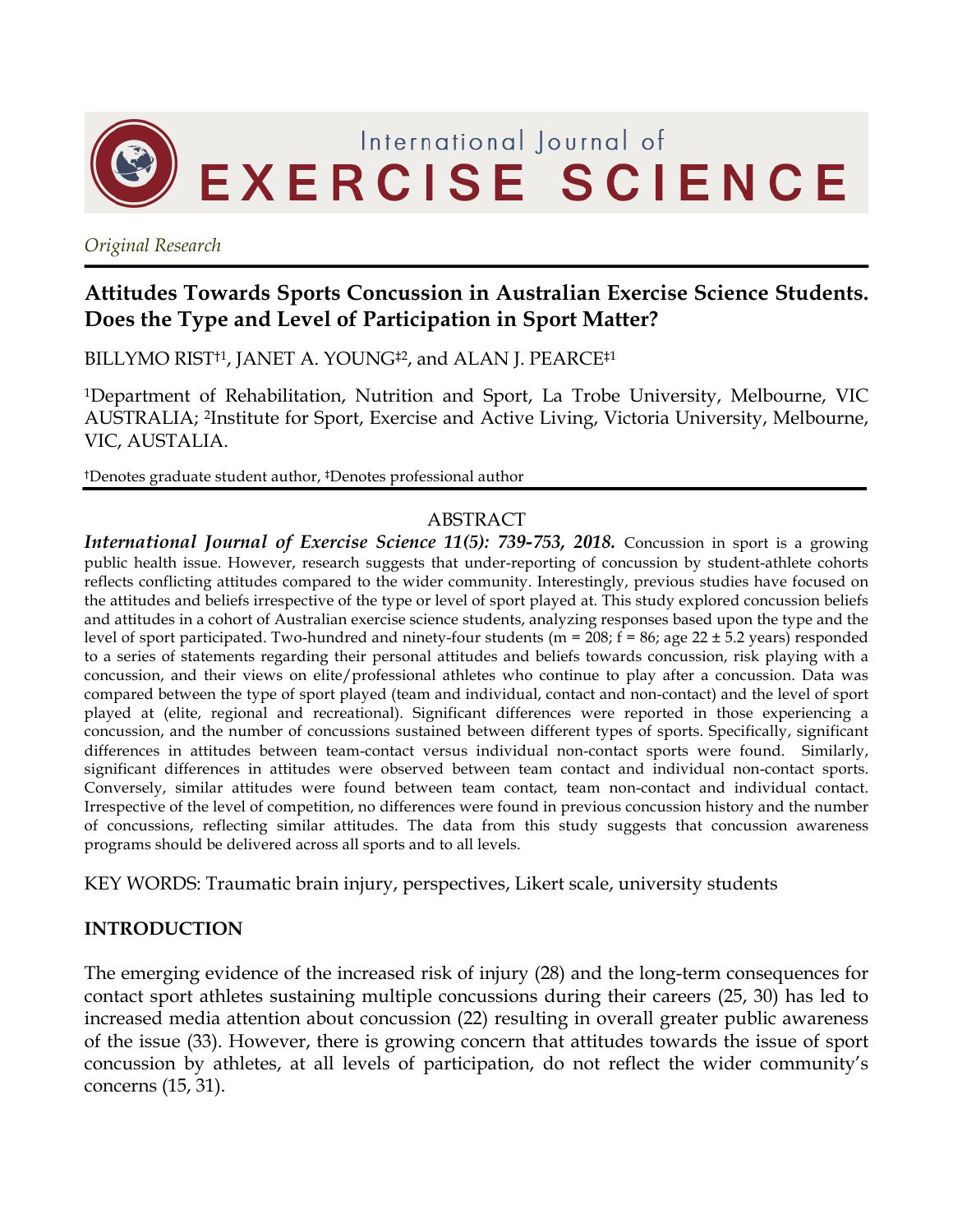Studies to date have focused on the individual's attitudes towards concussion. For example, McCrea, Hammeke, Olsen, Leo and Guskiewicz (21) and Register-Mihalik, Guskiewicz, McLeod, Linnan, Mueller and Marshall (34) reported that US high school-aged studentathletes did not report concussion because they thought the injury was not serious enough to report, but also feared being removed from the match. In US college-aged student-athletes, Kaut, DePompei, Kerr and Congeni (14) exploring under-reporting of concussions found nearly one in five surveyed failed to report concussions with the authors positing that not reporting a concussion was likely due to fear of being removed from the game, as well cultural issues of continuing to play through pain (14). A follow up study in a similar US population (39) found that 43% of student-athletes surveyed had knowingly concealed concussion symptoms to allow them to continue playing. Interestingly, despite being formally educated about concussion signs, symptoms and risks, 22% of those surveyed indicated they would be "unlikely" or "very unlikely" to report a concussion to their coach or athletic trainer for similar reasons of removal from the match or team non-selection (39).

Studies have also been undertaken in community-based sports clubs (main sports system in the United Kingdom, Ireland and Australia) to approach the question from a personal perspective but also where the individual is not subject to a scholarship to participate in their sport (3, 15, 20). For example, in club-based English junior rugby union, Kearney and See (15) found the majority of participants (aged 11-17 years) reported positive attitudes (i.e. reporting their suspected concussion to a coach, a concussion can occur without loss of consciousness) towards concussion. However, the authors report that a substantial minority (up to 30%) reported incongruous attitudes in response to specific questions such as playing on after a concussion, having a responsibility to play while experiencing concussion symptoms, and expectation of teammates to carry on playing after sustaining a concussion. Similarly, in a cohort of Irish U-20 club rugby union players, despite acknowledging the seriousness of concussion, 25% of those surveyed reported playing at some point of their career with a concussion (3). Similar findings have also been observed in North America with Canadian senior community level rugby union players. Martin, Hrubeniuk, Witiw, MacDonald and Leiter (20) found in the sample surveyed nearly 94% of participants acknowledged the danger of playing with concussion symptoms. However, nearly 30% admitted they would continue playing with a concussion and nearly 40% revealed they would let others down if they did not play following a concussion injury.

Further to club sport based attitudinal research, Pearce, Young, Parrington and Aimers (31) investigated a mixed cohort of Australian university students undertaking exercise science and related courses. Whilst North American studies presented findings from scholarship-based college students, the aim of the study by Pearce and colleagues was to address the attitudes in students not dependent upon university scholarships to support their sport (31). Australian students may represent their universities at the state or national varsity games, they do so voluntarily and are not dependent upon scholarships to support their academic tuition fees whilst representing their universities in the college sports system. Whilst the main finding of the study was that students overall believed it was 'not safe to play with a concussion', and 'repeated concussions would lead to neurological problems later in life', students also revealed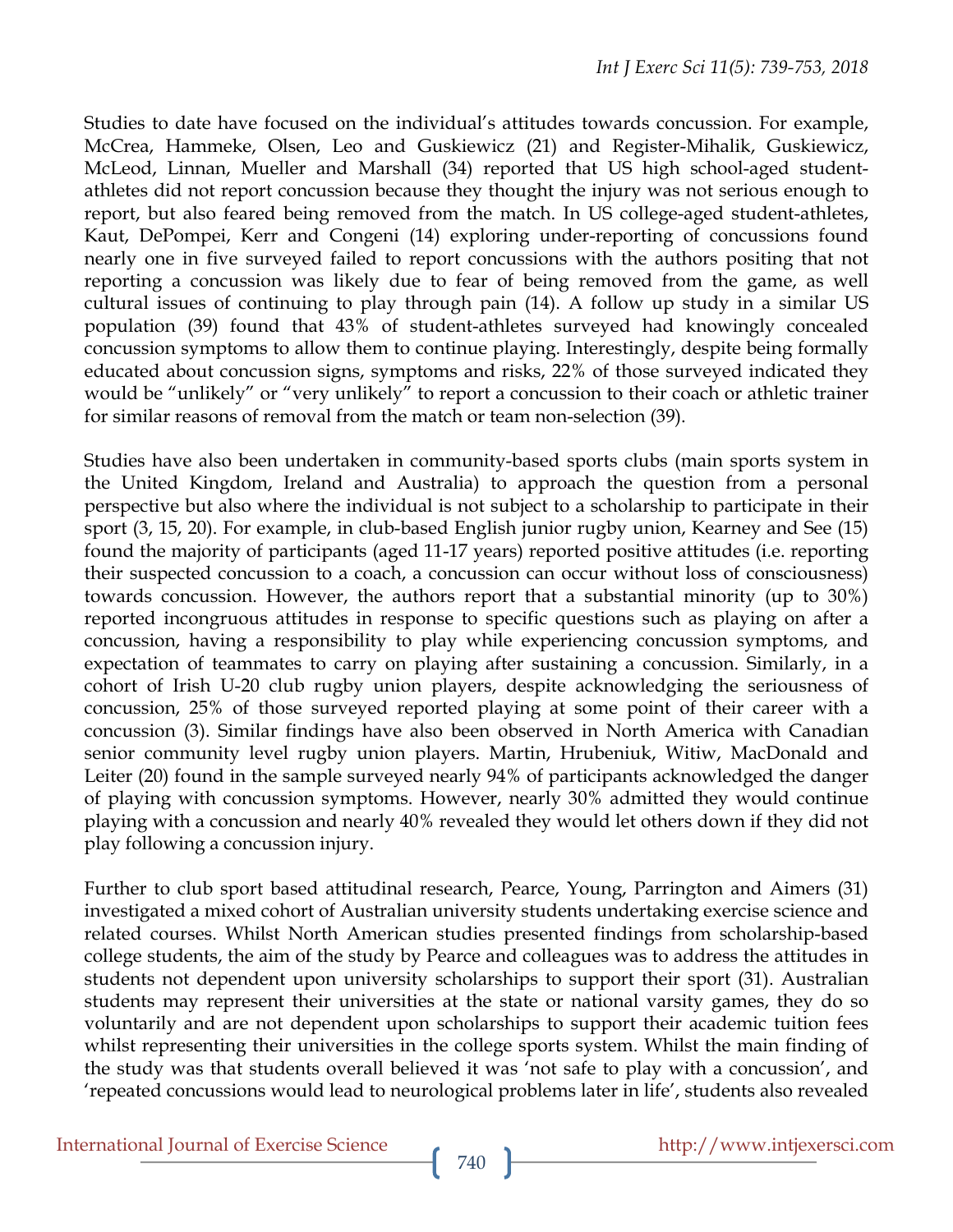they would 'risk playing with a concussion' and 'admired elite athletes who continued to play on after a concussion'. In comparison to female students, males were more likely to have an attitude of continuing to play or train after a concussion, and to report to be less concerned about long-term consequences of repetitive concussions (31). Similar differences were identified in the attitudes of students with past experience of concussion, compared to those with no prior experience of concussion.

This initial data suggests that while the general discussion regarding the issue of concussion appears to focus on high performance (professional or elite college) team contact sport athletes (33), previous experiences (1, 35) and gender (31), a wider understanding of the issue is required. Given the need for more research addressing attitudes of athletes at all levels, this study extended previous research with Australian exercise science students (31). The new study specifically investigated in a mixed sport university cohort, beliefs and attitudes towards concussion, specifically focusing on the type and the level of sport played at. The objective was to establish whether differences between types and competitive levels of sport might warrant targeted concussion education and awareness programs. With public health awareness and discussion surrounding concussion in predominantly contact sports and elite athletes, we hypothesized that students who played contact sports (irrespective of team or individual) would be more likely to agree with statements regarding taking risks with concussion, compared to those participating in non-contact team or individual sports. We also hypothesized that riskier attitudes would be seen in those who played at a higher level (i.e. elite) compared to those at non-elite levels (i.e. recreational).

# **METHODS**

## *Participants*

The sample consisted of 294 students (male,  $n = 208$ ; female,  $n = 86$ ; mean age 22  $\pm$  5.2 years) enrolled in university courses under the broad spectrum of exercise science and sport studies (including physical and health education, exercise physiology, exercise rehabilitation, sports science, sports coaching and sports administration). Students were invited to participate in the anonymous survey following general announcements across student workshops and seminars, lectures, and tutorial classes. No incentive was provided to participants. All study protocols and the survey instrument were approved by the University Human Research Ethics committees and conducted in accordance with the ethical principles of the Declaration of Helsinki.

## *Protocol*

Developed by the investigators from previous research (10), the survey consisted of 10 closed questions using a Likert-scale (Table 1). Employing previous methods (31, 34) test-retest agreement of the survey was assessed with 65 university students who were undertaking a variety of unrelated courses. These participants completed the survey instrument twice, with questions in randomized order, at least 60 minutes apart. The agreement across all attitude items used on the questionnaires ranged from 0.73 to 0.91. Mean difference between Likertscale attitude questions was less than 0.22 (maximum score for each question = 5). Cronbach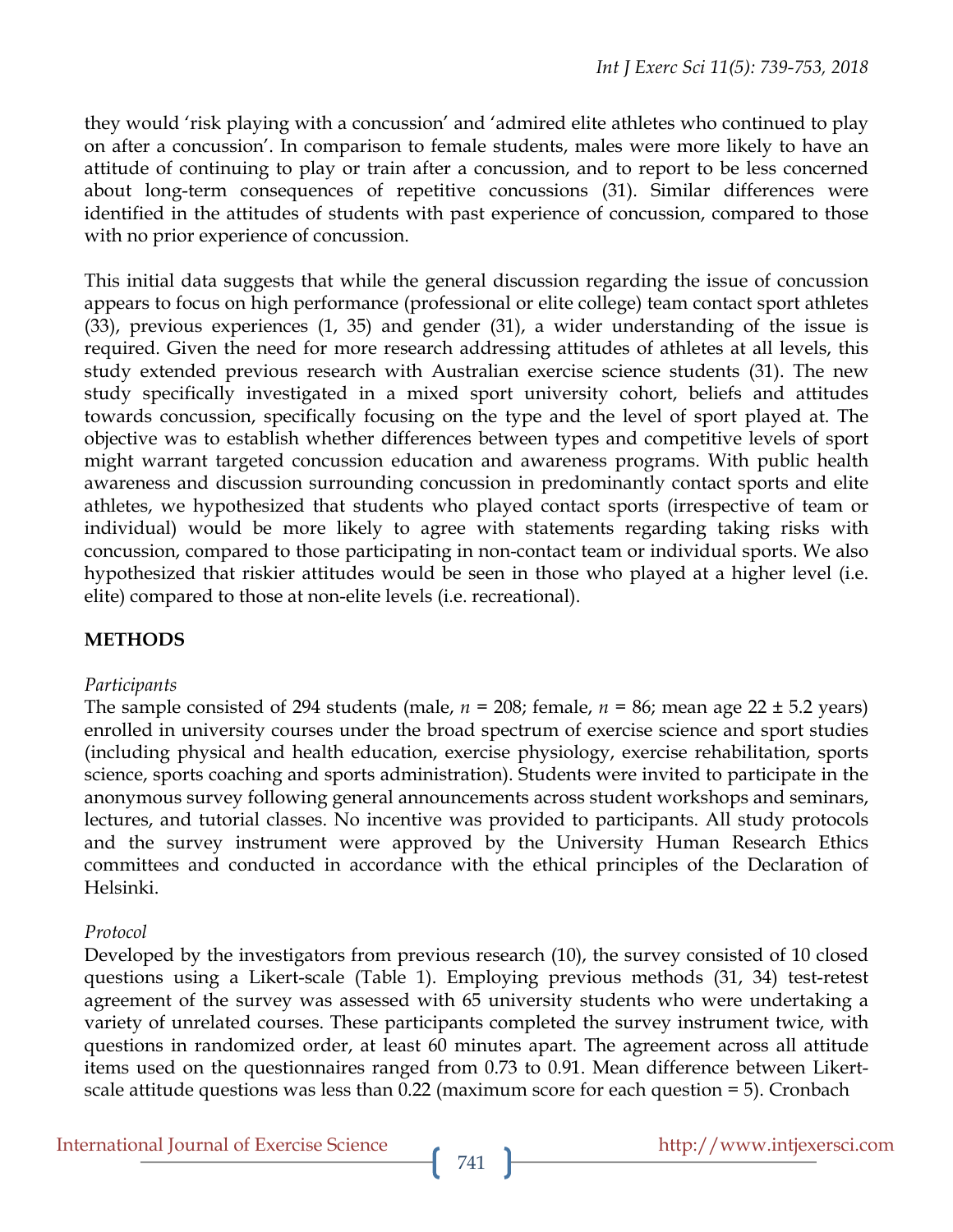was calculated for attitude constructs ( $= 0.77$ ) and perception constructs ( $= 0.81$ ) on the survey instrument.

Prior to the main survey, participants were asked to complete general demographic questions that did not identify themselves, such as gender and age, as well as listing the sport the participant played *the most*, and indicating the *highest* level of competition they played at. The students then responded to a series of statements about their personal attitudes and beliefs towards concussion using a 5-point Likert-scale for their agreement towards various statements, ranging from 1 ("*always*") to 5 ("*never*"). The statements explored their attitudes towards playing with a concussion and expectation of rehabilitation before returning to play, level of admiration for elite athletes who play on after a head knock and the media presentation of such events.

|                                                                                                                                          | Always | Often          | Sometimes | Rarely | Never |
|------------------------------------------------------------------------------------------------------------------------------------------|--------|----------------|-----------|--------|-------|
| I believe that it is safe to play or train with concussion                                                                               | 1      | $\overline{2}$ | 3         | 4      | 5     |
| I would risk playing or training with a concussion if I<br>thought my chances of being selected to compete would<br>be affected          | 1      | 2              | 3         | 4      | 5     |
| Players who continue to play or train with a concussion<br>are likely to suffer problems later in life                                   | 1      | $\overline{2}$ | 3         | 4      | 5     |
| I believe that players should be fully rehabilitated before<br>returning to play or train again after they have suffered a<br>concussion | 1      | $\overline{2}$ | 3         | 4      | 5     |
| I admire elite athletes who continue to play or train when<br>they are concussed                                                         | 1      | $\overline{2}$ | 3         | 4      | 5     |
| The media (television, newspapers, radio) glorify elite<br>athletes when they continue to play with a concussion                         | 1      | $\overline{2}$ | 3         | 4      | 5     |
| I would be willing to play or train with a concussion if:                                                                                |        |                |           |        |       |
| I didn't feel any symptoms (i.e. dizzy etc.)                                                                                             | 1      | 2              | 3         | 4      | 5     |
| I felt dizzy but know within myself I'm okay                                                                                             |        | 2              | 3         | 4      | 5     |
| I felt dazed but can't let my team mates down                                                                                            | 1      | 2              | 3         | 4      | 5     |
| I was knocked out but came to before the end of the<br>game                                                                              | 1      | 2              | 3         | 4      | 5     |

**Table 1.** Statements and scale of agreement/disagreement by students sampled.

#### *Statistical Analysis*

The primary sport played by the individual was categorized into one of four main groupings: team contact sports (e.g. football codes), team non-contact sports (e.g. volleyball or rowing), individual contact sports (e.g. boxing or martial arts), or individual non-contact sports (e.g.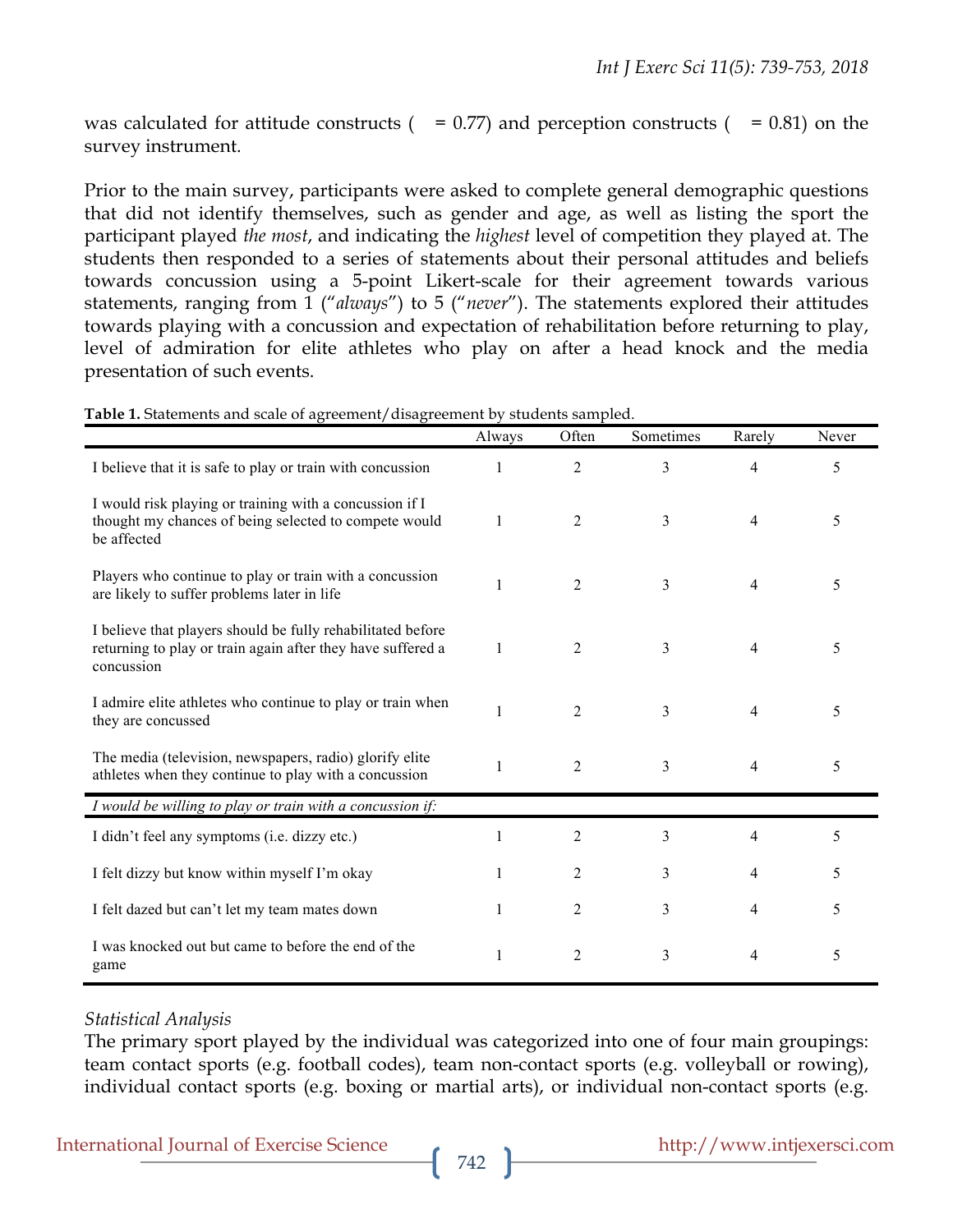racquet sports). The level of participation at which the participant reported they played at was categorized into one of three main groupings: elite (e.g. international/national competitions), regional (e.g. state league, but did not play at national levels), recreational (e.g. intraclub or social club league but did not represent at state levels), or no competitive sports participation (e.g. non-competitive weight lifting).

Data from returned surveys was entered into, and analyzed, using SPSS V24 (SPSS Inc, USA). Comparison of the number of self-reported concussions by primary sport played and the level of sport participated at were conducted using one-way ANOVA with Bonferonni post-hoc tests. Shapiro-Wilk tests were conducted to screen for normal distribution of the dependent variables. The data was not normally distributed (SW =  $0.547$  to  $0.913$ ;  $p < 0.001$ ). Transformation of the data showed a non-normal distribution (S*W* = 0.418 to 0.532; *p* < 0.05), Kruskal-Wallis tests, with Bonferroni post hoc comparisons, were conducted to evaluate differences between students' beliefs and attitudes towards concussions with the type, and the level, of sport participated. Spearman's rank correlations were used to determine relationships between the primary sport played, the level of sport participated at, and the number of selfreported concussions experienced on beliefs and attitudes. Alpha was set at *p* < 0.05.

# **RESULTS**

Descriptive data and correlations between variables: From 400 initial surveys, two hundred and ninety four anonymous responses were returned to the investigators (response rate of 73.5%). Students participated across a range of sports (four categories, figure 1a) and various levels of competition (three categories, figure 1b). The primary sport for the majority of students (n = 159; 54.1%) was 'team contact', whilst individual contact sports were the least reported (n = 8; 2.7%). The majority of students participated at a recreational level (n = 156), whereas 6.5% ( $n = 19$ ) did not participate in organized sports. Those who responded that they did not participate in organized sports were not included in the statistical analyses.

A majority of participants did not report experiencing a concussion ( $n = 182$ ; 66.3%) whilst 33.7% (n = 93) of the cohort reported sustaining one or more concussions playing sport (mean  $2.5 \pm 1.9$  concussions). Team contact sports had the highest percentage (42.8%) of participants reporting a previous concussion (n = 118, figure 2a) with an average of 2.7 ( $\pm$  1.9) concussions (figure 2b). With the level of sport participated at (figure 3a), elite athletes had the highest reported concussion history (n = 94; 34.1%), reporting an average of 2.3 ( $\pm$  1.9) previous concussions. State/regional athletes reported a history of concussion (33.1%; n = 91) of with an average of 2.2 ( $\pm$  1.6) previous concussions. Recreational sport participants (32.8%; n = 90) reported an average of 2.8  $(\pm 2.1)$  previous concussions (figure 3 b). The number of selfreported concussions across the type of sport was significant  $(F_{3,293} = 8.40, p \le 0.001)$  with students in team contact sports self-reporting a significantly greater number of concussions than team non-contact sports (*p*<0.001). No other significant differences were observed. Conversely there were no significant differences in the number of self-reported concussions across the level of sport participated  $(F_{3,293} = 1.86, p = 0.117)$ .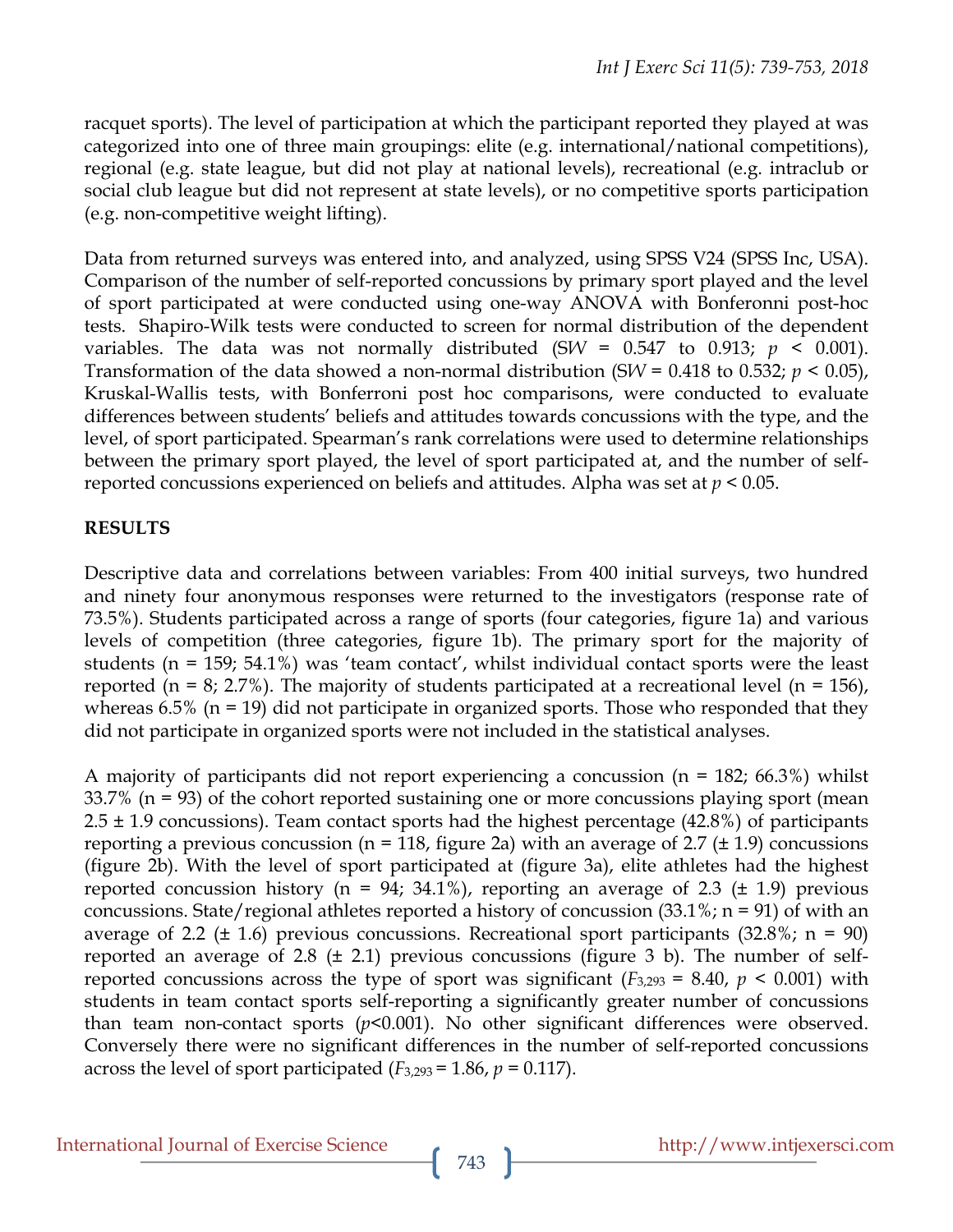

**Figure 1a and b.** Type of sport (a) and level of sport (b) played, as reported by students.



**Figure 2 a and b.** Percentage reporting concussion by type of sport (a) and the mean (± SD) number of concussions by type of sport (b), as reported by students who had reported a previous concussion.



**Figure 3 a and b.** Percentage reporting concussion by level of sport played at (a) and the mean ( $\pm$  SD) number of concussions by level of sport (b), as reported by students.

Type of sport and attitudes towards concussion: There were significant differences in groups who had reported a previous concussion ( $\chi^2$  (3) = 21.89,  $p$  < 0.001, fig 2a). Post hoc comparisons revealed a greater reporting of concussions were observed in team contact versus team noncontact (*U* = 4670.5,  $p \le 0.001$ ,  $r = 0.33$ ) and individual contact (*U* = 571.5,  $p = 0.042$ ,  $r = 0.18$ ). Significant differences were also found with the number of reported concussions between types of sports  $(\chi^2(3) = 10.03, p = 0.018$ ; fig 2b). However, comparisons revealed that the only significant difference observed was between team contact and team non-contact sports (*U* = 247.5, p = 0.004, *r* = 0.28).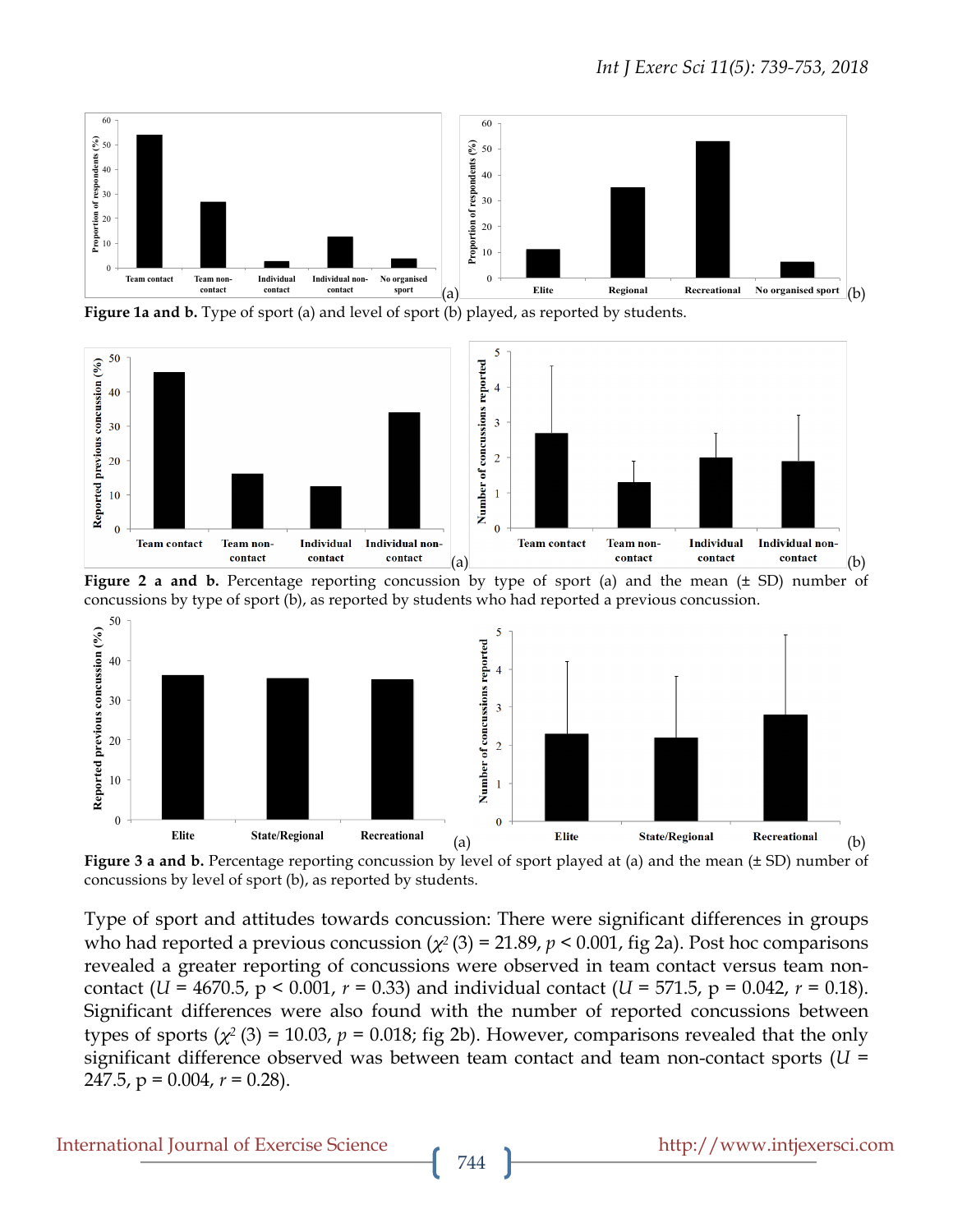Table 2 illustrates the percentage of students who *agreed* or *strongly agreed* with statements presented to them in the survey. Significant differences were found between the type of sport played and beliefs towards playing or training whilst still suffering signs and symptoms of concussion  $(\chi^2(3) = 13.26, p = 0.009)$ . Comparison between the groups showed that those who participated in team contact sports reported a stronger agreement with the statement that it was 'safe to play with a concussion' compared to students who participated in individual noncontact sports ( $U = 2478.50$ ,  $p = 0.003$ ,  $r = 0.21$ ). Significant differences were also found when students were asked about risking playing with a concussion if their chances of being selected to compete would be affected  $(\chi^2 (3) = 11.05, p = 0.02)$ . Group comparisons revealed that participants in team contact and non-contact ( $U = 2351.00$ ,  $p = 0.003$ ,  $r = 0.21$ ;  $U = 1534.60$ ,  $p <$ 0.001,  $r = 0.32$  respectively), and individual contact sports (*U* = 103.50,  $p < 0.001$ ,  $r = 0.49$ ) reported taking a greater risk than students who participated in individual non-contact sports.

| Item                                                                           | Type of sport played – agreement with statement $(\%)$ |                        |                       |                           |  |  |  |
|--------------------------------------------------------------------------------|--------------------------------------------------------|------------------------|-----------------------|---------------------------|--|--|--|
|                                                                                | Team<br>contact (n                                     | Team<br>non-contact (n | Individual<br>contact | Individual<br>non-contact |  |  |  |
|                                                                                | $= 164$                                                | $= 81$                 | $(n=8)$               | $(n=41)$                  |  |  |  |
| It is safe to play or train with concussion                                    | 2.4                                                    | 0.0                    | 0.0                   | 2.4                       |  |  |  |
| I would risk playing or training with a<br>concussion for selection            | 26.8                                                   | 34.6                   | 37.5                  | 7.3                       |  |  |  |
| Those who play on with a concussion likely to<br>suffer problems later in life | 45.7                                                   | 39.5                   | 50                    | 58.5                      |  |  |  |
| Believe in rehabilitated before returning to<br>play or train again            | 71.3                                                   | 72.8                   | 62.5                  | 95.1                      |  |  |  |
| Admiration of elite athletes with concussion                                   | 29.3                                                   | 13.6                   | 50.0                  | 1.2                       |  |  |  |
| Media glorify concussion                                                       | 42.1                                                   | 45.7                   | 75.0                  | 21.0                      |  |  |  |
| I would be willing to play or train with a concussion if:                      |                                                        |                        |                       |                           |  |  |  |
| No symptoms                                                                    | 64.6                                                   | 49.4                   | 37.5                  | 12.3                      |  |  |  |
| Felt dizzy but okay                                                            | 36.6                                                   | 21.0                   | 25.0                  | 3.7                       |  |  |  |
| Felt dazed but didn't want to let teammates<br>down                            | 33.5                                                   | 22.2                   | 37.5                  | 4.9                       |  |  |  |
| Knocked out but came to                                                        | 16.5                                                   | 8.6                    | 25.0                  | 1.2                       |  |  |  |

**Table 2.** Percentage agreement with statements by students across types of sports.

Whilst there were no significant differences between the groups for attitudes towards multiple concussions contributing to 'problems later in life' ( $\chi^2$  (3) = 1.281, *p* = 0.865), significant group differences were observed for 'admiration of elite athletes who continued to play following a concussion'  $(\chi^2$  (3) = 29.18,  $p < 0.001$ ). Students who participated in team contact sports reported greater admiration than students who participated in team non-contact sports (*U* = 4901.50, *p* < 0.001, *r* = 0.22), as well as individual non-contact sports (*U* = 2058.00, *p* < 0.001, *r* = 0.28). In addition, students who participated in individual contact sports reported more admiration than students who participated in individual non-contact sports ( $U = 61.50$ ,  $p =$ 0.004,  $r = 0.41$ ).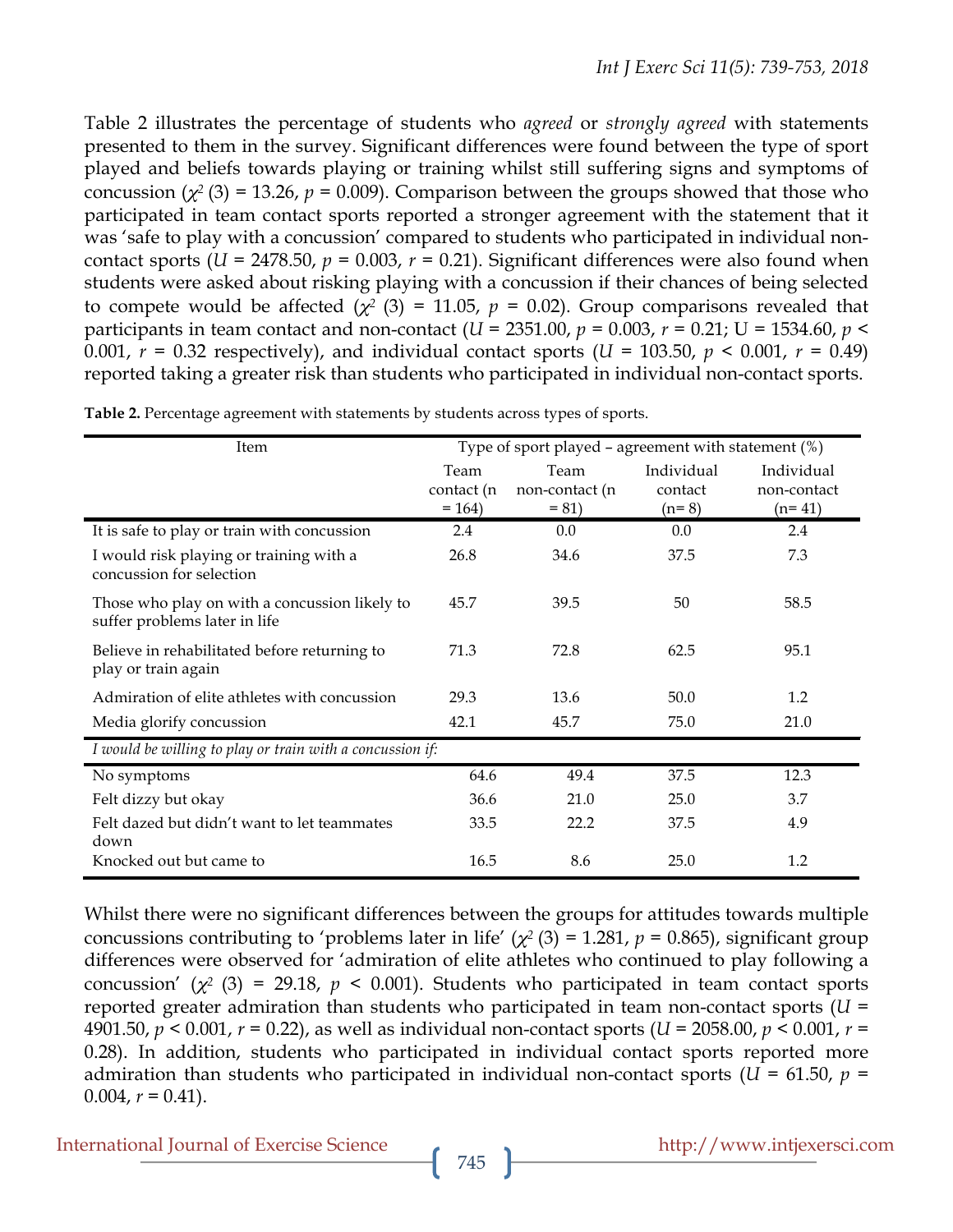In students who had reported a concussion, there were significant correlations in the primary sport played and responses to a majority of the questions. Significant correlations were observed between contact sport athletes and a willingness to continue to play with a concussion (*rho* = 0.21;  $p < 0.001$ ), would risk playing or training for selection (*rho* = 0.16;  $p =$ 0.006), admiring athletes with concussion ( $rho = 0.26$ ;  $p < 0.001$ ), and willing to play on if no symptoms, dizzy but okay, not letting team mates down and if knocked out (*rho* = 0.27; *p* < 0.001; *rho* = 0.29; *p* < 0.001; *rho* = 0.31; *p* < 0.001; *rho* = 0.25; *p* < 0.001 respectively). Conversely, correlations were found with non-contact sport athletes and athletes being fully rehabilitated before returning to play (*rho* = 0.23; *p* < 0.001).

Significant differences were found when students were asked about continuing to play or train if they 'didn't feel any symptoms'  $(\chi^2(3) = 23.44, p \le 0.001)$ , with students who participated in team contact sports more willing to play than students who participated in individual noncontact sports ( $U = 1772.50$ ,  $p < 0.001$ ,  $r = 0.31$ ). Continuing to play or train if they were 'dizzy but thought that they were ok' also showed significant differences ( $\chi^2$  (3) = 29.38, *p* < 0.001), with students who participated in team contact sports more willing to play than students who participated in team non-contact sports ( $U = 4750.50$ ,  $p = 0.001$ ,  $r = 0.22$ ), and also those from individual non-contact sports ( $U = 1676.50$ ,  $p < 0.001$ ,  $r = 0.33$ ). Further, significant differences were found when asked 'if they would be willing to play or train when they felt dazed but were afraid to let their team mates down'  $(\chi^2(3) = 35.31, p \le 0.001)$ . Students who participated in team contact sports were more willing to play than students who participated in team noncontact sports ( $U = 4747.00$ ,  $p = 0.001$ ,  $r = 0.22$ ), and also students who participated in individual non-contact sports ( $U = 1567.00$ ,  $p < 0.001$ ,  $r = 0.36$ ). When asked if they were willing to continue to play if they were 'knocked out but came to' before the end of the game showed significant differences ( $\chi^2$  (3) = 25.17, *p* = 0.01) with students who participated in team contact sports more in agreement with the statement, than students who participated in team non-contact sports ( $U = 4848.00$ ,  $p = 0.002$ ,  $r = 0.20$ ), and also students who participated in individual non-contact sports (*U* = 1974.00, *p* < 0.001, *r* = 0.27).

Significant differences were found when students were asked if individuals should be fully rehabilitated before returning to play or training after they have suffered a concussion  $(\chi^2(3)$  = 25.16, *p* < 0.001). Students who participated in individual non-contact sports reported greater agreement of completing full rehabilitation before returning to training or playing than students who participated in team contact sports ( $U = 1975.50$ ,  $p < 0.001$ ,  $r = 0.31$ ) and team non-contact sports (*U* = 1044.50, *p* < 0.001, *r* = 0.33).

Participation level and attitudes towards concussion: Across level of participation (table 3), no significant differences were observed in the reporting of concussions between levels of participation ( $\chi^2$  (2) = 0.014,  $p = 0.990$ ). Comparisons between levels revealed no significant differences in the number of concussions reported between groups ( $\chi^2$  (2) = 1.87, *p* = 0.392).

A significant correlation was found in students who had sustained a concussion and level of play were regional level athletes and agreeing that those with multiple concussions would be

International Journal of Exercise Science http://www.intjexersci.com http://www.intjexersci.com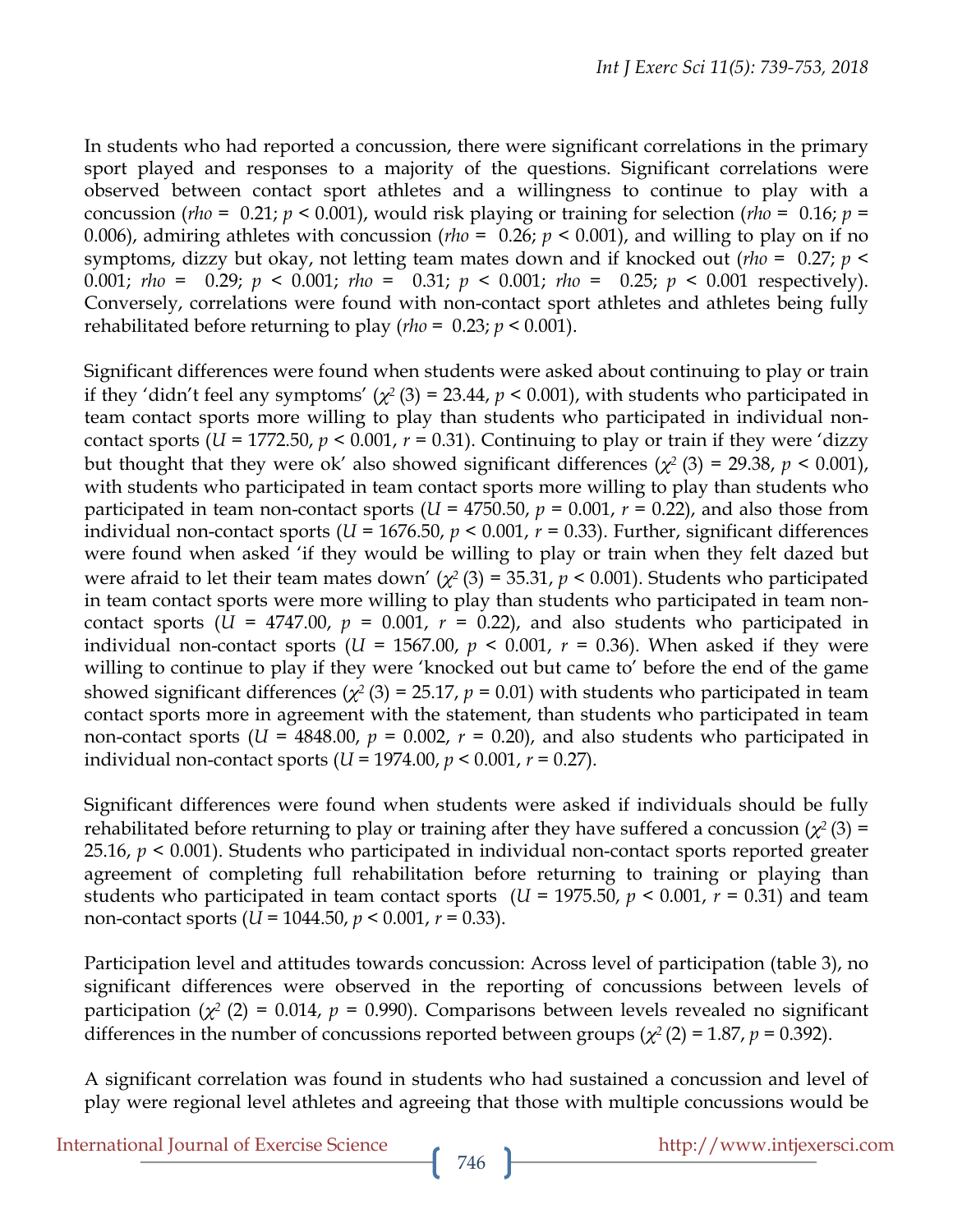more likely to suffer later in life ( $rho = 0.15$ ;  $p = 0.008$ ). No other significant correlations were observed.

|                                                                  | Type of sport played – agreement with statement $(\% )$ |                        |                  |  |  |
|------------------------------------------------------------------|---------------------------------------------------------|------------------------|------------------|--|--|
| Item                                                             | Elite                                                   | State/regional ( $n =$ | Recreational (n= |  |  |
|                                                                  | $(n = 35)$                                              | 103)                   | 156)             |  |  |
| It is safe to play or train with concussion                      | 1.0                                                     | 0.9                    | 1.3              |  |  |
| I would risk playing or training with a concussion for           | 27.3                                                    | 20.4                   | 21.8             |  |  |
| selection                                                        |                                                         |                        |                  |  |  |
| Those who play on with a concussion likely to suffer             | 38.4                                                    | 38.8                   | 34.6             |  |  |
| problems later in life                                           |                                                         |                        |                  |  |  |
| Believe in rehabilitated before returning to play or train again | 84.8                                                    | 75.7                   | 72.4             |  |  |
| Admiration of elite athletes with concussion                     | 18.2                                                    | 14.6                   | 26.3             |  |  |
| Media glorify concussion                                         | 48.5                                                    | 42.7                   | 42.3             |  |  |
| I would be willing to play or train with a concussion if:        |                                                         |                        |                  |  |  |
| No symptoms                                                      | 51.5                                                    | 54.4                   | 55.1             |  |  |
| Felt dizzy but okay                                              | 27.3                                                    | 22.3                   | 32.1             |  |  |
| Felt dazed but didn't want to let teammates down                 | 36.4                                                    | 24.3                   | 27.6             |  |  |
| Knocked out but came to                                          | 9.1                                                     | 12.6                   | 12.8             |  |  |

**Table 3.** Percentage agreement with statements by students across level of sports competition.

## **DISCUSSION**

Extending the study by Pearce, Young, Parrington and Aimers (31) which showed differences between female and male exercise science students, and previous experiences of concussion on current beliefs and attitudes, this study explored whether the type of sport played and the level of sport participated at influenced differences in beliefs and attitudes towards sports concussion. Team contact sport athletes reported having the most experience of concussion injuries and the number of concussions, compared to team non-contact athletes; however, the reporting of concussions and the number of concussions did not differ across the level of participation. Our first hypothesis only found that students who played team contact sports differed to students who played individual non-contact sports in their beliefs and attitudes. Despite this, in those who self-reported having a previous concussion(s), correlations were observed between the type of sport played and agreement to statements implying risk of playing. However, the level of competitive participation (hypothesis two) did not influence attitudes across the range of questions relating to sports concussion. Similarly, in those who had a previous concussion injury there were no correlations to the level of participation, other than recreational athletes agreeing on potential long-term outcomes of multiple concussions. this study explored in exercise science students, whether the type of sport played, and the level of sport participated at influenced differences in beliefs and attitudes towards sports concussion. Contrary to our first hypotheses we found that, other than students who played team contact sports compared to students who played individual non-contact sports, beliefs and attitudes were overall similar towards sports related concussion. Likewise, the level of competitive participation (hypothesis two) did not influence attitudes across the range of questions relating to sports concussion.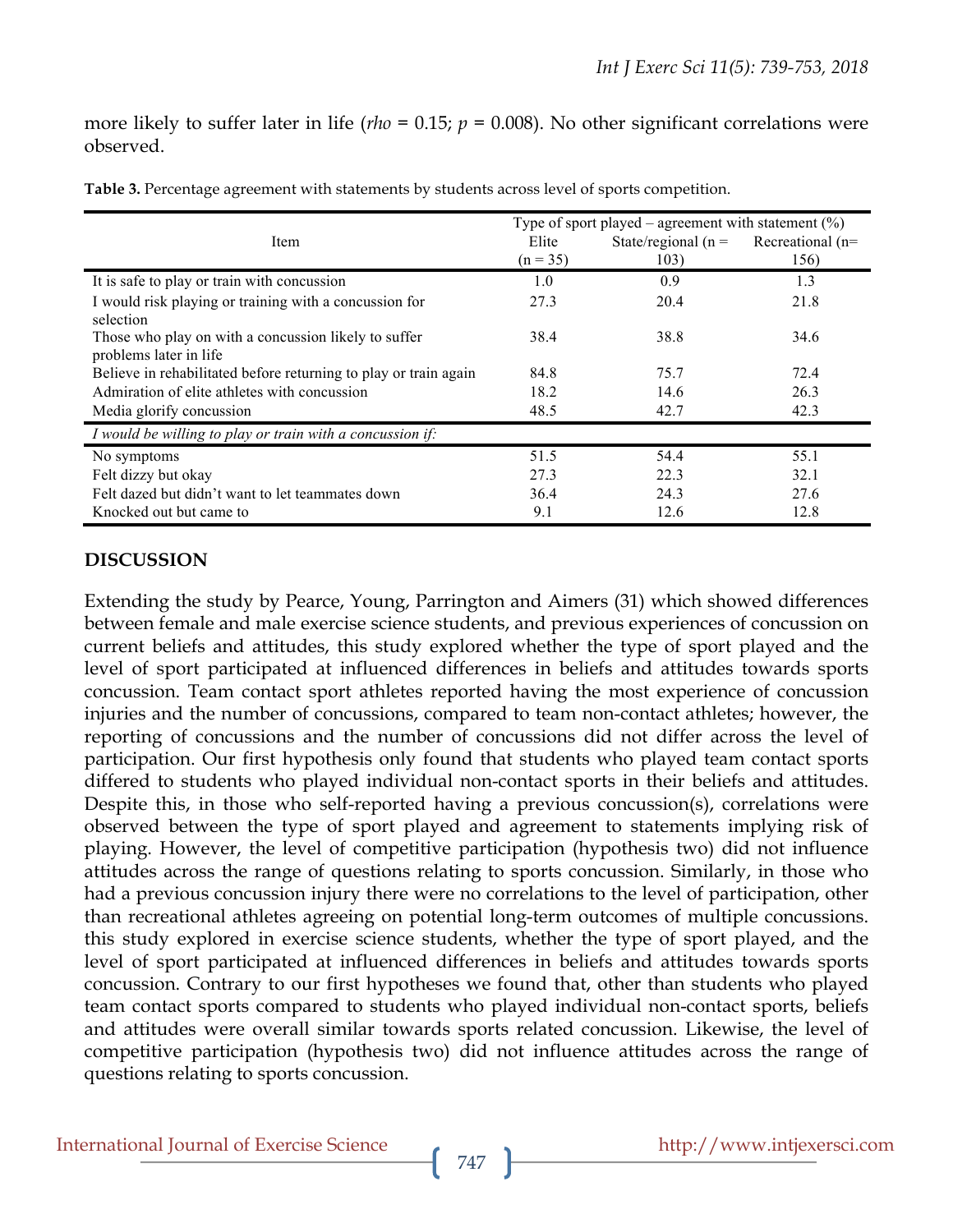Our finding of similar attitudes towards sports concussion between the types of sport, other than team contact sports versus non-contact sports played, was surprising. We hypothesized that those who played team contact sports would differ across all questions compared to team non-contact sports, as well as individual sports, based upon planned behavior theory (1). As argued originally by Ajzen (1), and more recently by Kroshus, Baugh, Daneshvar and Viswanath (16) and Register-Mihalik, Linnan, Marshall, McLeod, Mueller and Guskiewicz (35), planned behavior theory predicts that previous occurrences, in this case injuries from tackling, bumping and other contact experienced in contact team sports as opposed to minimal contact in non-contact team sports, would influence current attitudes towards concussion. However, while we found that concussion injuries were significantly higher in team contact sports to other types of sports (table 2), other than differences in attitudes towards playing with a concussion based on the severity of the injury (table 3) no differences, other than between team contact and individual non-contact sports, were observed in attitudes. We are unsure why similarities in attitudes were found in the majority of the questions, other than between attitudes to continue playing based on perceived severity of injury. Indeed, it may be the experience of more severe injury driving differences in attitudes, as anecdotally, it is accepted that non-contact sports are not completely injury free and accidental contact, resulting in injury, may occur (9). Further, as we only enquired in students about their primary sports experiences, it could be considered that students who play more than one sport (with their other sports being a contact sport) may be drawing their current attitudes from previous experiences of other sports participation, rather than their primary sport.

We can only speculate on similarities in attitudes, and suggest that in team sports the issue of taking additional risks, especially in light of team selection, or losing playing time, may be an issue driving attitudes irrespective of whether the sport played is considered 'contact' or 'noncontact' (14, 34, 35, 39) Stemming from the physicality associated with sports generally, and to prove their worth and to deserve selection to play (27) the mentality within team sports, but also with wider societal expectations, is one of being physically 'committed' (i.e. to always show they are ready to compete, or to not back away from a physical contest), or to have a 'warrior mentality'. This also manifests as a willingness of athletes to knowingly, or sometimes unknowingly, play with an injury risking greater pain, and more serious injury, that possibly results in long-term incapacity (8, 27). Limited studies have previously shown that the type of sport (contact versus non-contact, team versus individual) did not influence differences in attitudes to injuries (27), and recent studies have continued to support this finding. For example, Chrisman, Quitiquit and Rivara (7) found that college/varsity athletes, irrespective of sport, will hesitate reporting their injury, particularly if there was no significant pain or observable disability. It has been suggested that this attitude may be not only driven by a fear of losing a scholarship at their institution, or to be seen as letting their team-mates down, but also as a sign of 'commitment' to the team and/or sport (19, 34). Therefore, we felt it was important to address this question in light of the population sampled being university students, well versed in the issue of sports concussion but were not scholarship-supported students representing their university. Whilst we did not need to find out about considerations of scholarship in this study (19), our findings of differences between the type of sport on beliefs and attitudes towards concussion supports previous data, particularly with issues of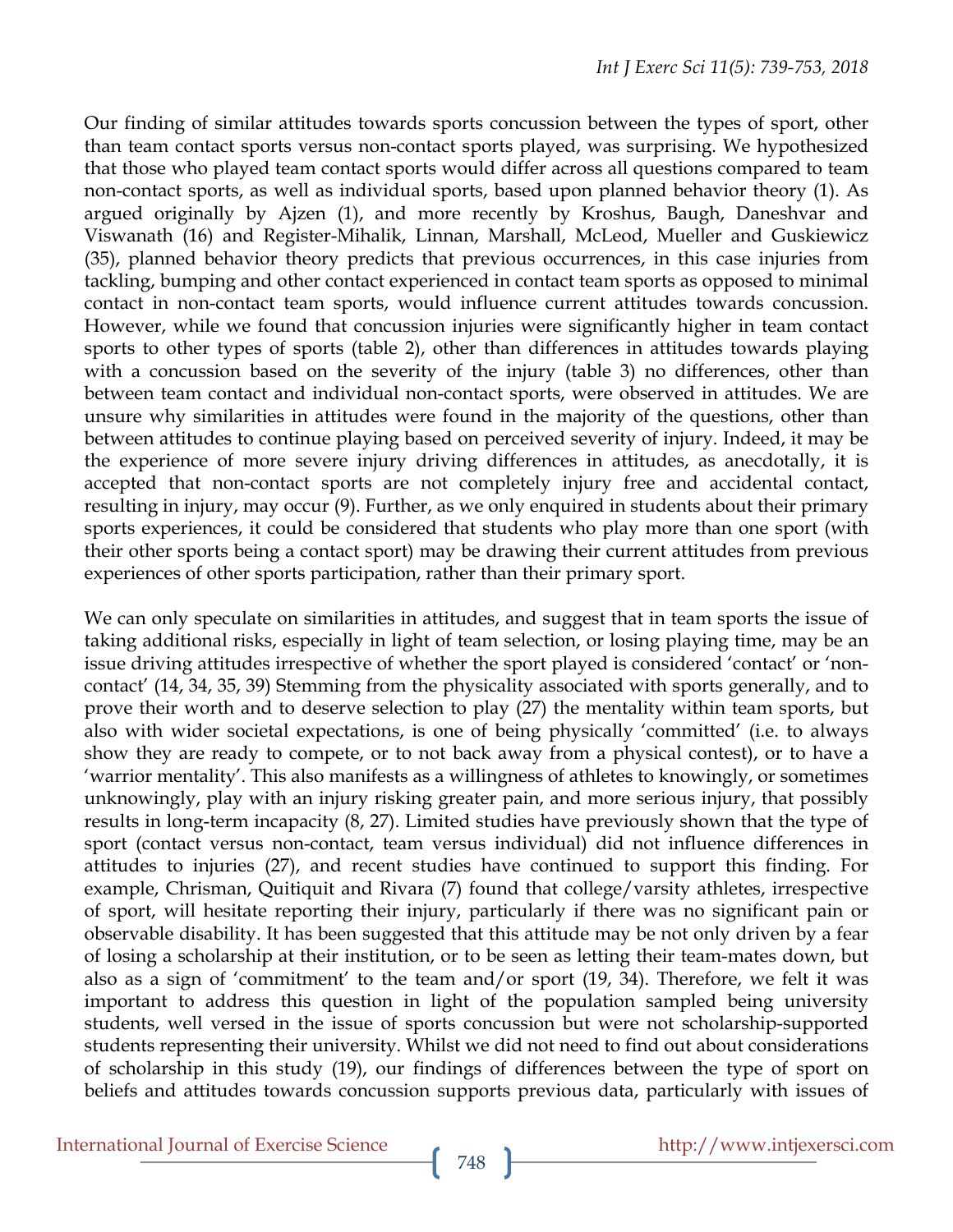letting team-mates down (34). Given the limitations of using a questionnaire approach in this study, further studies, using more in-depth interview approach are required to determine the current attitudes in student populations towards concussion injuries irrespective of the type of sport played as well as the growing public awareness of the issue not reflected in this cohort.

Similarly, we were surprised to not observe differences when exploring the level of competition played at. Generally speaking, elite athletes are held to 'higher standards' across a variety of aspects of their competitive, and personal, lives (13). These 'higher standards' may also be applied towards concussion at the elite level due to disparities in medical staffing and resources between elite, sub-elite and non-elite (recreational or community) sport levels (32), rationalizing our hypothesis towards differences in attitudes with regards to levels of participation in our cohort surveyed. However, in explaining the similarities in attitudes across levels of sport participated at, it has been suggested that regardless of the level of sport they play, athletes will generally express 'toughness' or 'commitment' as evidence towards team/sport dedication, and will play, or be pressured to play, through pain and some injuries (27). The traditional perspective has suggested that elite athletes differ in 'toughness', and therefore underpins their sporting success, separating them from sub-elite athletes or non-elite players (17, 18). There have been limited studies comparing the 'competitive mindset' that may distinguish differences between elite and sub-elite athletes (11, 40). However, the data has not supported this traditional view, with equivocal findings (6, 26, 40). For example, a number of studies have presented key elements of 'toughness' studied only in elite athlete cohorts include attitudes towards injury (5, 10, 12, 38). However, in mixed elite/non-elite cohort studies Chartrand, Jowdy and Danish (6) was not able to distinguish differences in psychological mindsets of toughness between elite and non-elite collegiate athletes from a range of sports. Further, Meyers, Bourgeois, LeUnes and Murray (26) found that apart from two subsets, there were no differences in the competitive mindsets between elite and sub-elite equestrian riders. As with the findings from this study, similar attitudes across the three levels of participation towards concussion may represent the robust 'toughness' mindset of our cohort of exercise science students who compete at all levels, irrespective of the requirements for training and competition. Although caution is required in directly comparing elite versus sub-elite rates of concussion (4) and also self-reporting of concussion experiences (30) due to sampling method limitations, similarities appear to exist in concussion rates irrespective of level played. Therefore, previous experiences of those who have previously experienced concussions, irrespective of level played, may also shape their attitudes as demonstrated in this study (1, 16, 35).

In light of the specific questions explored there are some limitations in this investigation. Although our response rate was high (73.5% of the student cohort), fulfilling criteria set out in recommendations by Babbie (2) and Singleton and Straights (37), this may be due to the cohort surveyed being particularly interested in the topic given the focus of their studies. Whilst this may in itself demonstrate bias, the question posed was specific to an exercise science cohort rather than a reflection of the wider non-sporting community. Therefore, caution is required in generalizing these findings to the wider population.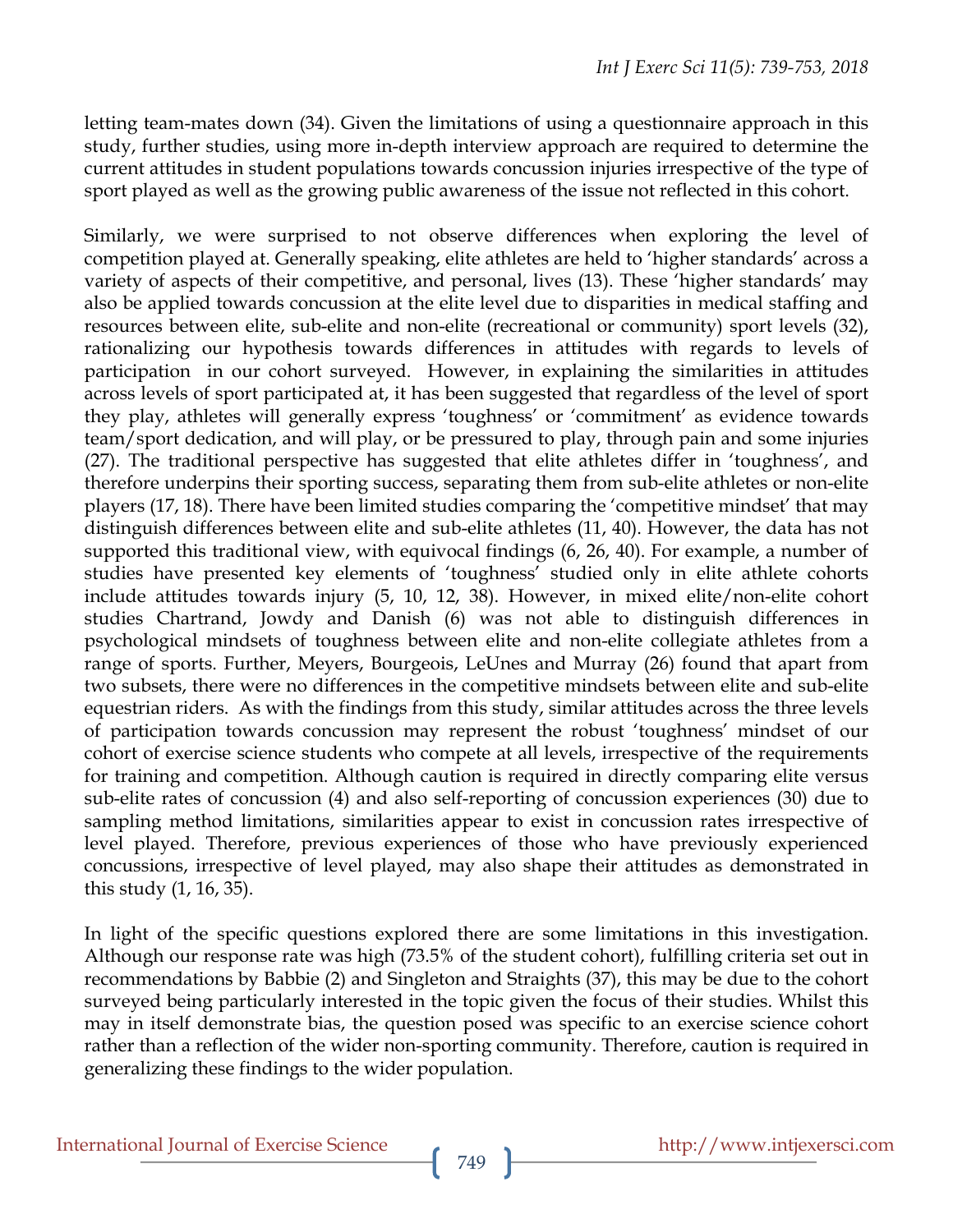Our study, extending on previous work which identified differences in attitudes between females and males, as well as previous experiences driving current attitudes (31), aimed to compare attitudes in exercise science students who play different types of sport, and at various competitive levels. We expected the rate of concussions reported in those who identified as individual non-contact sport players to be similar to those who played team non-contact sports. However, we did not examine if concussions were experienced during their primary sport or from either a second (or third) sport played, or from non-sporting activity. Despite this, significant differences were found in attitudes between these two types of sports were not consistent with predictions from the theory of planned behavior (in other words, the concussions experienced in individual non-contact sports did not drive the same attitudes). As concussion rates in individual non-contact sports is very low (29), future research should expand on those who identify as individual sport participants, to ensure that their concussion experience was specifically from their primary sport. Therefore, the descriptive data presented on concussion in individual non-contact sports in this study should be viewed with caution.

It is important to note that despite surveying exercise science students who are becoming more aware of sports concussion injury, we did not provide the definition of concussion based upon the 2012 consensus statement (24), as at time of data collection the 2016 statement was not released (23); nor did we ascertain students' knowledge about concussion. Quantifying respondents' concussion knowledge using a modified survey previously developed by Rosenbaum and Arnett (36) for a university level cohort would be appropriate to associate with beliefs and attitudes in future studies. Whilst we did not find differences in attitudes between different levels of participation, it would be important to investigate whether students who participate at higher levels of sport know the definition of concussion, and/or have a greater general understanding of concussion, given that elite athletes usually have trained healthcare providers present during training and competition (32). Similarly, with regards to questions pertaining to "willing to play" attitudes (table 1), as concussion is heterogeneous in nature and individuals can experience a range of symptoms, this may influence their motivation to continue to play or train. Because different symptoms and different motivations are used, it makes attitudes towards willing to continue difficult to compare and the data, therefore, should be viewed with caution. Future studies may need to explore this question from a qualitative perspective. Finally, further research not addressed in this study also points to the need to the need for exploration of support structures associated with concussion management for athletes playing at various levels, as well as knowledge and attitudes of elite and club coaches, and support staff, at all levels.

In conclusion this study in exercise science students specifically explored questions regarding the influence of the type of sport played, and the level of sport competed at, on attitudes and beliefs towards concussion. Contrary to our hypotheses we found, other than team-contact and individual non-contact sports, there were no differences in student beliefs and attitudes between the type of sport played, and the level of sport played at. Whilst out hypotheses were not confirmed, the findings do provide important on understanding the attitudes of concussion in those who not just play contact sports but also non-contact sports, at all levels of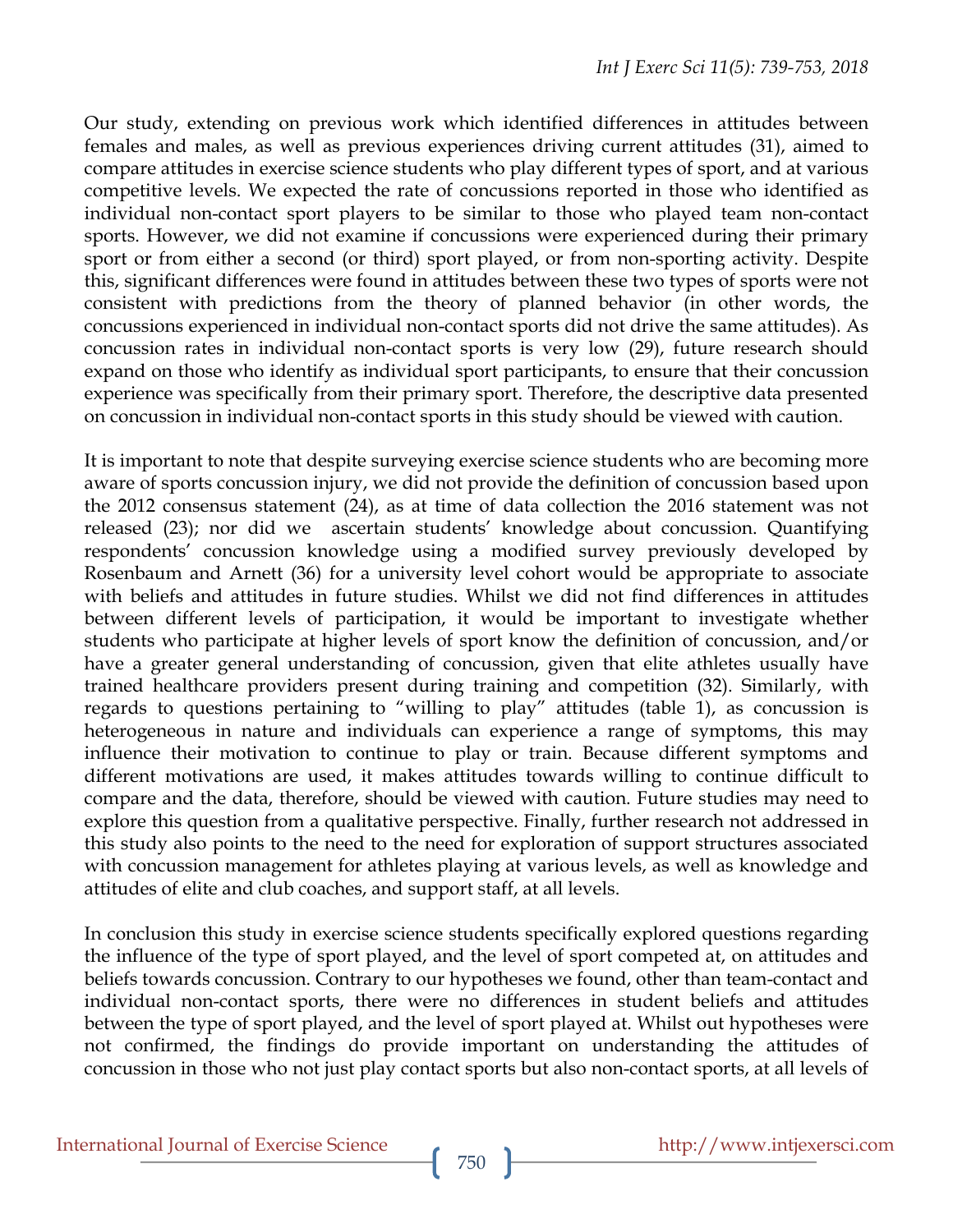competition. This understanding is useful in tailoring concussion education and awareness programs that can be relatable to all stakeholders in sport.

#### **ACKNOWLEDGMENTS**

No funding was provided for this study. The authors would like to thank Dr N Aimers and Dr L Parrington for their assistance with statistical analyses. AJP is supported by funding from Impact Technologies Inc. (Australia) and Smart Head Play charity (Australia). He has previously received funding support from Samsung Corporation and the Australian Football League.

#### **REFERENCES**

1. Ajzen I. The theory of planned behavior. Organ Behav Hum Decis Process 50(2):179-211, 1991.

2. Babbie ER. The practice of social research. Wadsworth Publishing Company; 1989.

3. Baker J, Devitt B, Green J, McCarthy C. Concussion among under 20 rugby union players in Ireland: incidence, attitudes and knowledge. Irish J Med Sci 182(1):121-125, 2013.

4. Braham R, Finch CF, McCrory P. The incidence of head/neck/orofacial injuries in non-elite Australian football. J Sci Med Sport 7(4):451-453, 2004.

5. Bull SJ, Shambrook CJ, James W, Brooks JE. Towards an understanding of mental toughness in elite English cricketers. J Appl Sport Psychol 17(3):209-227, 2005.

6. Chartrand JM, Jowdy DP, Danish SJ. The psychological skills inventory for sports: Psychometric characteristics and applied implications. J Sport Exerc Psychol 14:405-413, 1992.

7. Chrisman SP, Quitiquit C, Rivara FP. Qualitative study of barriers to concussive symptom reporting in high school athletics. J Adolesc Health 52(3):330-335, 2013.

8. Curry TJ, Strauss RH. A Little Pain Never Hurt Anybody: A Photo-Essay on the Normalization of Sport Injuries. Sociol Sport J 11(2)1994.

9. Echlin PS, Upshur RE, Peck D, Skopelja E. Craniomaxillofacial injury in sport: a review of prevention research. Br J Sports Med 39(5):254-263, 2005.

10. Gucciardi DF, Gordon S, Dimmock JA. Towards an understanding of mental toughness in Australian football. J Appl Sport Psychol 20(3):261-281, 2008.

11. Gucciardi DF, Gordon S, Dimmock JA. Advancing mental toughness research and theory using personal construct psychology. Int Rev Sport Exerc Psychol 2(1):54-72, 2009.

12. Jones G, Hanton S, Connaughton D. What is this thing called mental toughness? An investigation of elite sport performers. J Appl Sport Psychol 14(3):205-218, 2002.

13. Jonson P. Why are athletes alone held to higher standards? In. ABC News2015.

14. Kaut KP, DePompei R, Kerr J, Congeni J. Reports of head injury and symptom knowledge among college athletes: implications for assessment and educational intervention. Clin J Sport Med 13(4):213-221, 2003.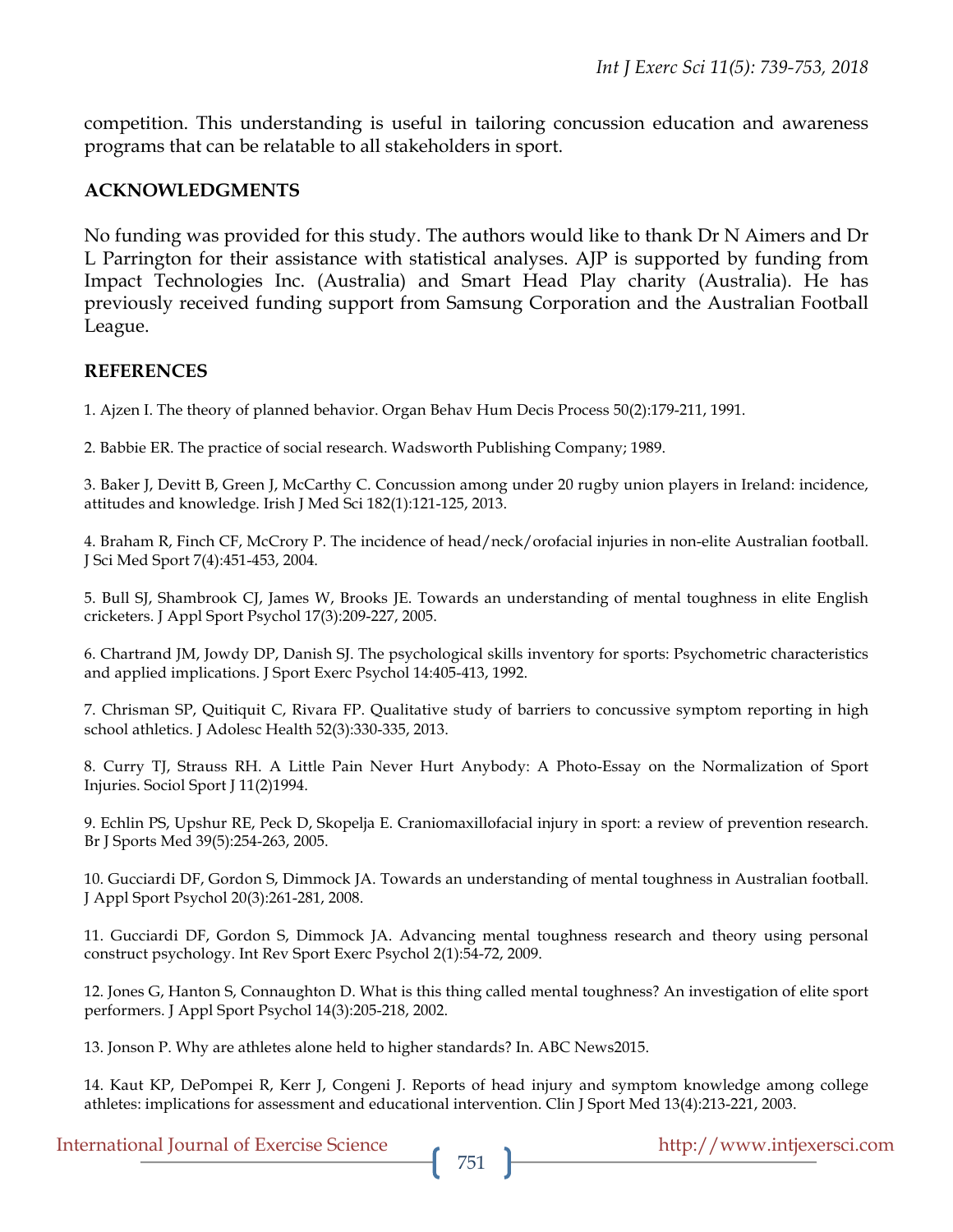15. Kearney PE, See J. Misunderstandings of concussion within a youth rugby population. J Sci Med Sport 20(11): 981-985, 2017.

16. Kroshus E, Baugh CM, Daneshvar DH, Viswanath K. Understanding concussion reporting using a model based on the theory of planned behavior. J Adolesc Health 54(3):269-274, 2014.

17. Loehr JE. Athletic excellence. In Proceedings of the Mental toughness trining for sport. 1982: USA.

18. Loehr JE. Mental toughness training for sports: Achieving athletic excellence. Penguin Books; 1986.

19. Malinauskas R. College athletes' perceptions of social support provided by their coach before injury and after it. J Sports Med Phys Fitness 48(1):107-112, 2008.

20. Martin RK, Hrubeniuk TJ, Witiw CD, MacDonald P, Leiter J. Concussions in community-level rugby: Risk, knowledge, and attitudes. Sports Health 1941738117695777, 2017.

21. McCrea M, Hammeke T, Olsen G, Leo P, Guskiewicz K. Unreported concussion in high school football players: implications for prevention. Clin J Sport Med 14(1):13-17, 2004.

22. McCrory P. Future advances and areas of future focus in the treatment of sport-related concussion. Clin J Sport Med 30(1):201-208, 2011.

23. McCrory P, Meeuwisse W, Dvorak J, Aubry M, Bailes J, Broglio S, Cantu RC, Cassidy D, Echemendia RJ, Castellani RJ, Davis GA, Ellenbogen R, Emery C, Engebretsen L, Feddermann-Demont N, Giza CC, Guskiewicz KM, Herring S, Iverson GL, Johnston KM, Kissick J, Kutcher J, Leddy JJ, Maddocks D, Makdissi M, Manley G, McCrea M, Meehan WP, Nagahiro S, Patricios J, Putukian M, Schneider KJ, Sills A, Tator CH, Turner M, Vos PE. Consensus statement on concussion in sport—the 5th international conference on concussion in sport held in Berlin, October 2016. Br J Sports Med 51:838-847, 2017.

24. McCrory P, Meeuwisse WH, Aubry M, Cantu B, Dvoák J, Echemendia RJ, Engebretsen L, Johnston K, Kutcher JS, Raftery M, Sills A, Benson BW, Davis GA, Ellenbogen RG, Guskiewicz K, Herring SA, Iverson GL, Jordan BD, Kissick J, McCrea M, McIntosh AS, Maddocks D, Makdissi M, Purcell L, Putukian M, Schneider K, Tator CH, Turner M. Consensus statement on concussion in sport: the 4th International Conference on Concussion in Sport held in Zurich, November 2012. Br J Sports Med 47(5):250-258, 2013.

25. McKee AC, Daneshvar DH, Alvarez VE, Stein TD. The neuropathology of sport. Acta Neuropathologica 127(1):29-51, 2014.

26. Meyers M, Bourgeois A, LeUnes A, Murray N. Mood and psychological skills of elite and sub-elite equestrian athletes. J Sport Behav 22(3):399, 1999.

27. Nixon HL. Explaining pain and injury attitudes and experiences in sport in terms of gender, race, and sports status factors. J Sport Soc Iss 20(1):33-44, 1996.

28. Nordström A, Nordström P, Ekstrand J. Sports-related concussion increases the risk of subsequent injury by about 50% in elite male football players. Br J Sports Med 48(19):1447-1450, 2014.

29. Pearce A, Young J. Hard knocks: Concussion injuries in tennis. ITF Coach Sports Sci Rev 70:5-7, 2016.

30. Pearce AJ, Hoy K, Rogers MA, Corp DT, Maller JJ, Drury HG, Fitzgerald PB. The long-term effects of sports concussion on retired Australian football players: A study using transcranial magnetic stimulation. J Neurotrauma 31(3):1139-1145, 2014.